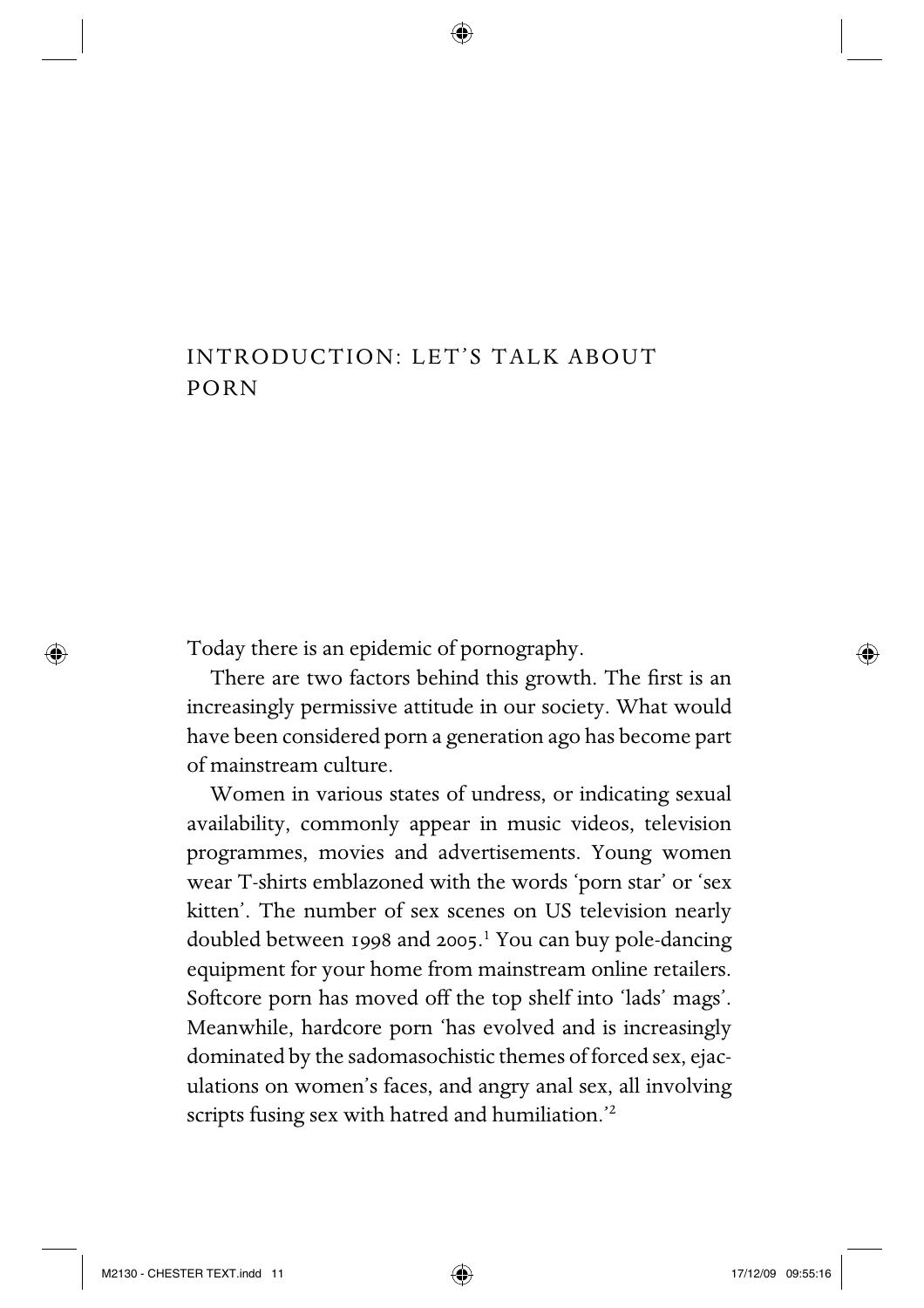Pamela Paul talks about a 'pornified' culture:<sup>3</sup>

Not only is pornography itself more ubiquitous, the entire culture has become pornified. By that, I mean that the aesthetics, values, and standards of pornography have seeped into mainstream popular culture.4

Jonny describes it like this:

Imagine being an alcoholic and everywhere you go they use free beer to sell things. I'm free from porn at the moment, but it's a constant battle. I feel like I'm constantly being offered this drug that I know can destroy my life.

There was a time when sexual addiction was strongly correlated to childhood abuse or trauma. But the saturation of our culture with sex and pornography means this is no longer the case. Many people from good families are nevertheless mired in porn.

The second factor behind the acceleration of porn comes in the form of new technologies that can deliver porn into the home. A few centuries ago, the wealthy few bought salacious books and illustrations. Then magazines turned porn into a mass-market industry. Videos and DVDs took it to another level. But, more than anything else, the internet has accelerated its spread. The internet not only brought a virtually unlimited supply of porn directly into the home, but also took away the point of shame. Previously, you had to buy a porn magazine from a real person across the counter and risk being seen by someone you knew; now, porn can be consumed in secret. Again and again, people talk about the internet accelerating their involvement in porn. The following statements are typical:

◈

◈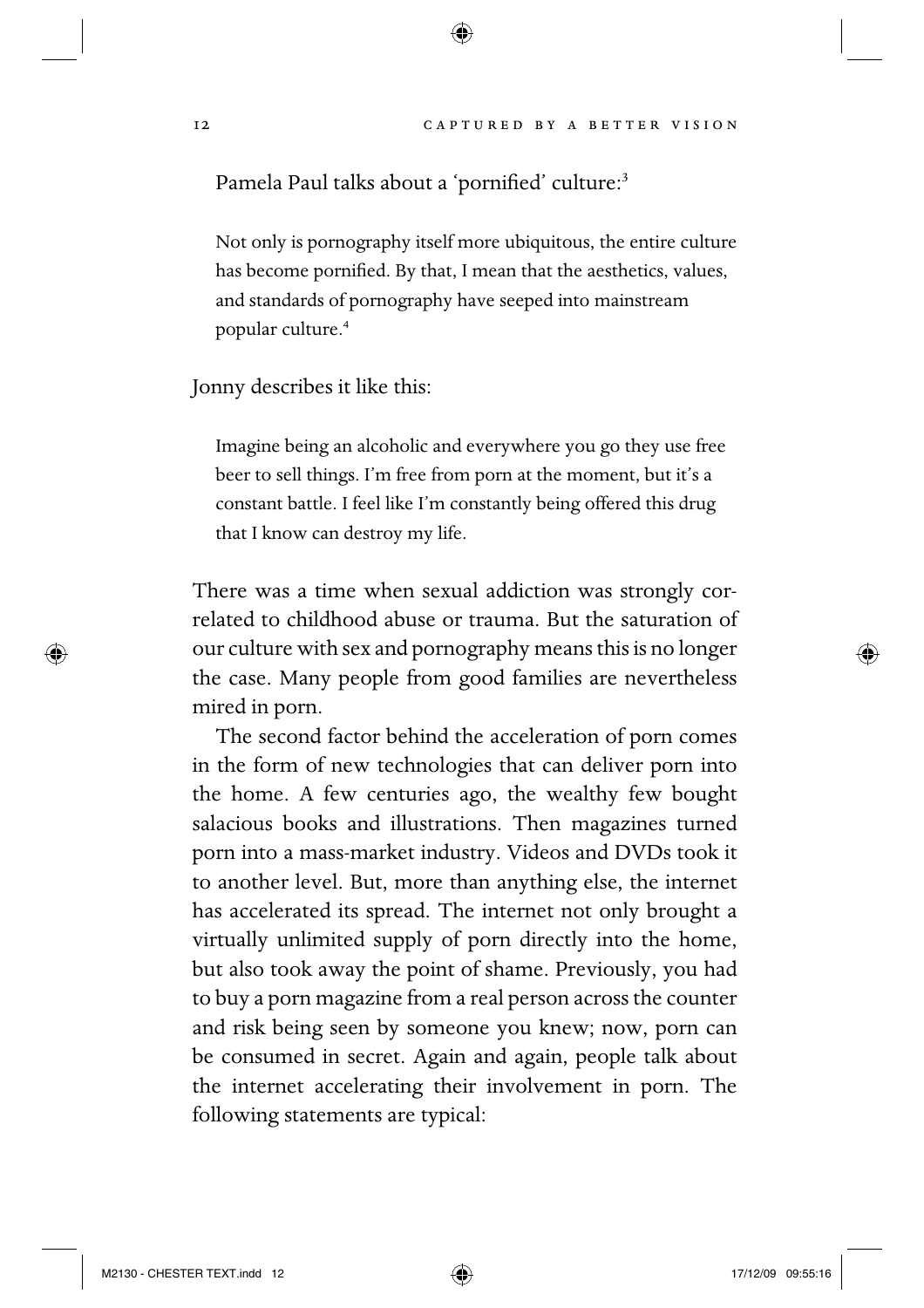It was at university that things got much worse. I had my own room with a fast internet connection so there was nothing to hold me back.

At seventeen I became a Christian and the addiction began to weaken. For a few years it had virtually no hold over me. However, with access to the internet it became a problem again. Since then I was accessing porn on an almost daily basis.

When internet came [to the theological college where I was], it was like the child in a candy store with no parents around.

Psychologist Dr Alvin Cooper talks about the triple-A engine' that drives cybersex and make it so enticing:<sup>5</sup>

- accessibility
- anonymity

◈

• affordability.

**One in three**

Not only is our culture becoming 'pornified'; so too is the church. A recent survey found that 50% of Christian men and 20% of Christian women are 'addicted to porn'.6 That means that, in a church with 100 adults, twenty-five men and ten women are struggling with porn: one in three. I'm suspicious of sex surveys, because people so often lie about sex – either exaggerating their sexual activity or hiding their sexual secrets. This survey of 1,000 people was conducted online, which might suggest that these figures are higher than the norm, since internet users are obviously more likely to view porn. On the other hand, Christians are likely to understate their problem; to view it as a past problem or a temporary issue. So the shame factor suggests that the figures may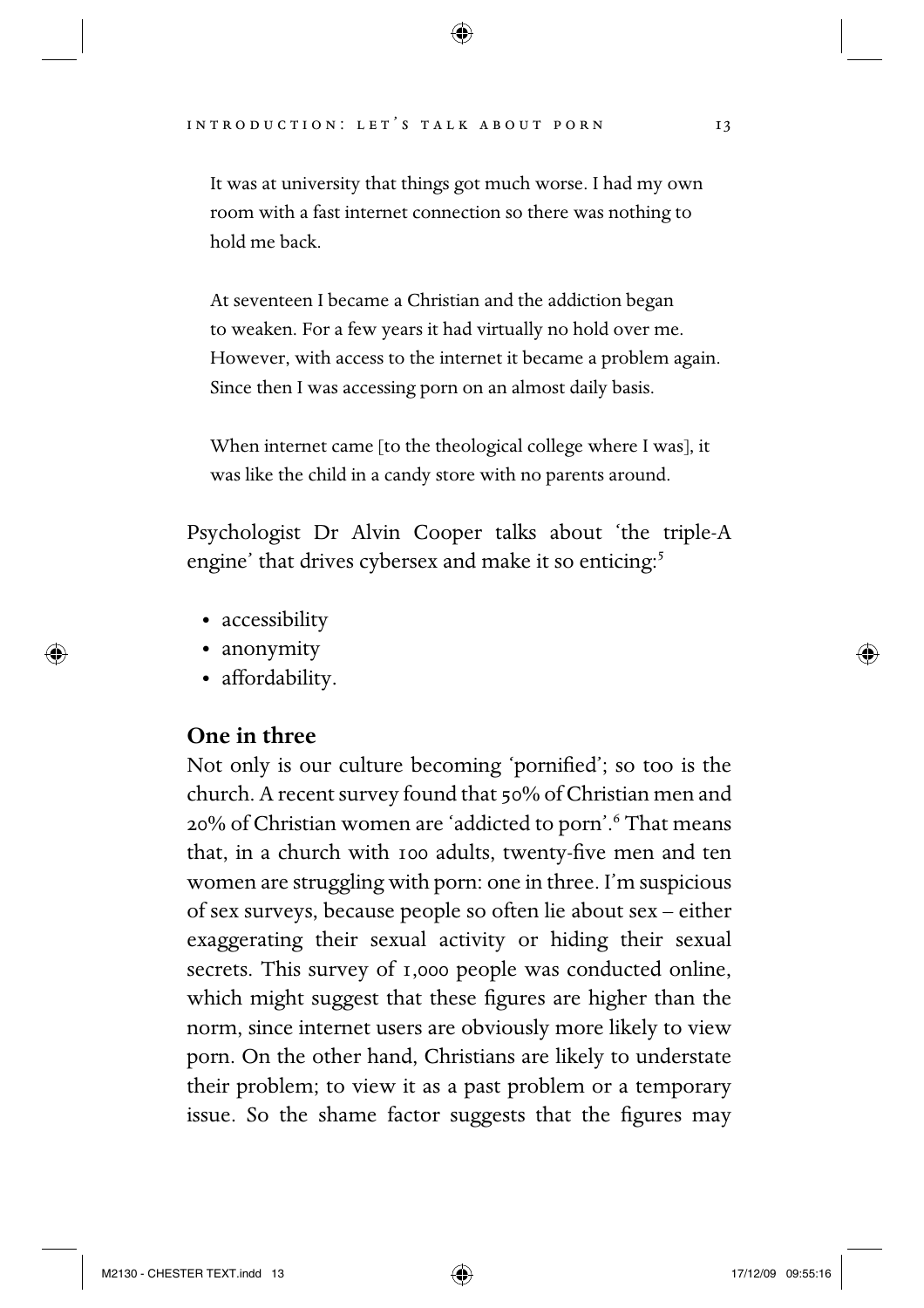be understated. So perhaps, overall, taken on balance, the survey results are close to reality. *Christianity Today* reported one evangelical leader who was sceptical of the survey findings, so he surveyed the men in his congregation. He found that 60% had looked at porn within the past year and 25% within the past thirty days.<sup>7</sup>

⊕

Think about your own church or house group. It's possible that *one* in three people is struggling with porn. And if you find that unlikely, then the chances are that most of these people are struggling alone, feeling unable to talk about it.

Another survey reported that 33% of church leaders and 36% of church members had visited a sexually explicit site in the past year.<sup>8</sup> An internet survey conducted by Rick Warren of Saddleback Church in the USA found that 30% of 6,000 pastors had viewed internet porn in the last thirty days.<sup>9</sup> The same proportions again: one in three.

Among young Christians, the proportion is still higher. A student worker ministering with young Christian men in a British university emailed me, saying, 'I have only come across *one* person who does not struggle with porn and addictive masturbation . . . I also spend time mentoring single young men in [a well-known mission agency] and I would say the porn addiction rate is about 60–70%.' Another minister reported to me that *every* man under forty in his congregation has struggled with porn. A student in 'a large and well reputed Bible College' reports that a counsellor to whom he went to talk about his struggle with pornography told him 'he was seeing a vast number of both married and single men from the college about the same issue'.

## **Let's talk about porn**

We need to start talking about porn in the church. Martin Luther is reported to have said, 'If you preach the gospel in all

M2130 - CHESTER TEXT.indd 14  $\bigoplus$ 

⊕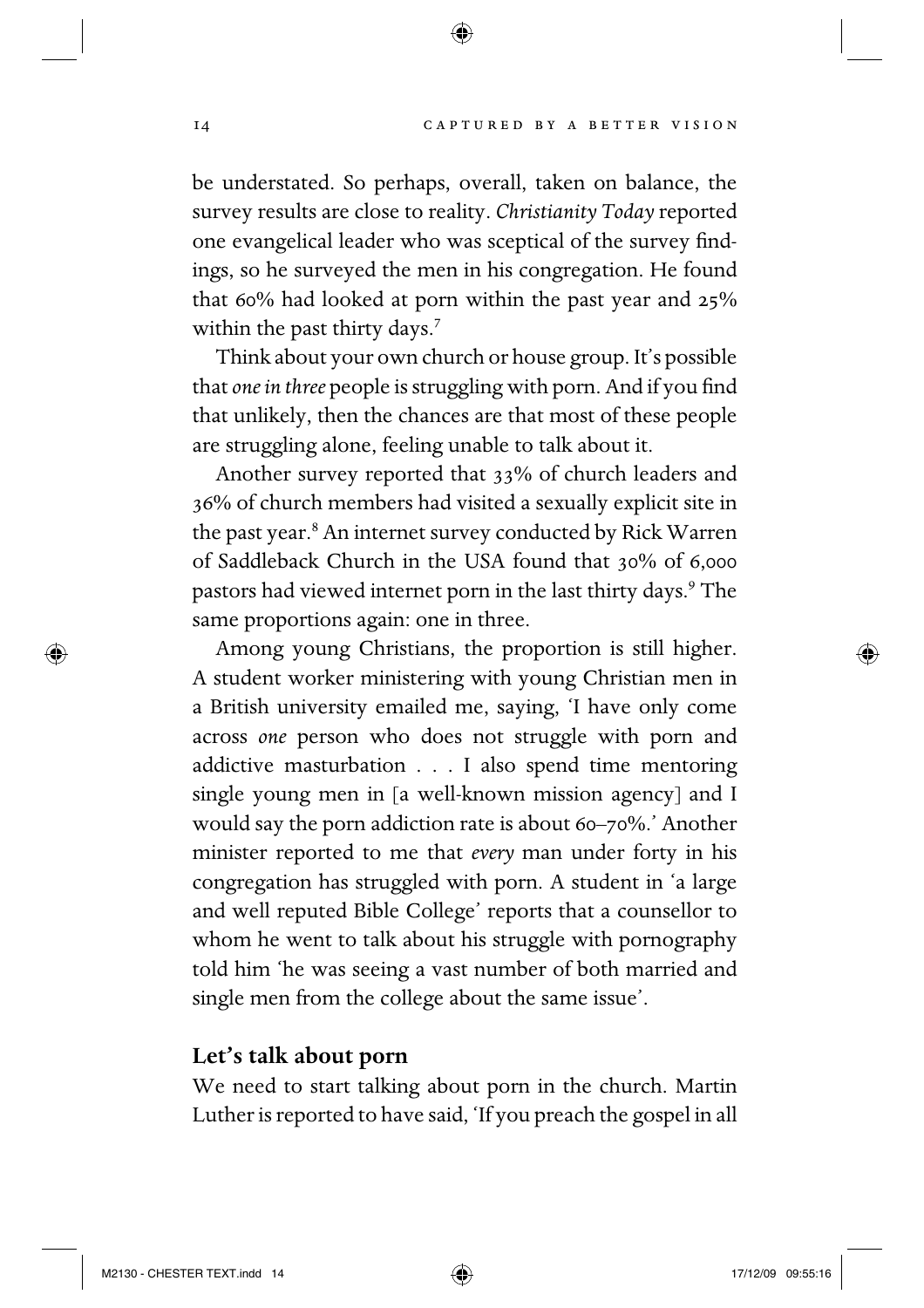aspects with the exception of the issues that deal specifically with your time, you are not preaching the gospel at all.<sup>'10</sup> Al Mohler describes what he calls 'the pervasive plague of pornography' as 'one of the greatest moral challenges faced by the Christian church in the postmodern age'.<sup>11</sup>

In our churches we need to talk about porn. Don't assume people are free from porn until they tell you they're not. Ask the question. Ask everyone you disciple or pastor whether porn is an issue for them.

I suggest we need to teach on sex in our churches at least once a year and to apply other sermons to sexual issues. And we need to do so without being too coy. It's not enough to talk about 'maintaining sexual purity' – many people don't know what this involves. Jesus and John made repentance specific for people (Luke  $3:10-14$ ; 18:22). We have a generation of young people for whom the call to repentance must include a call to turn from porn.

This means proclaiming life without porn as good news. Porn is providing the sex education for a generation of young people, setting their expectations for sex and marriage. This represents a huge challenge for our society. But I also believe it is an opportunity for the church. For years, our culture has found the biblical view of sex prudish and old-fashioned. But a time may come when a strong positive message about the joy of sex as an expression of covenantal fidelity may be what people long to hear.<sup>12</sup>

This book is an attempt to start that conversation. It aims to give hope both to those struggling with porn and to those helping others who struggle. I'm generally addressing it to those who are struggling, to avoid repeating myself. But those helping others should readily be able to adapt what I say to those whom they are helping.

What is porn? And when does porn become art? These

⊕

◈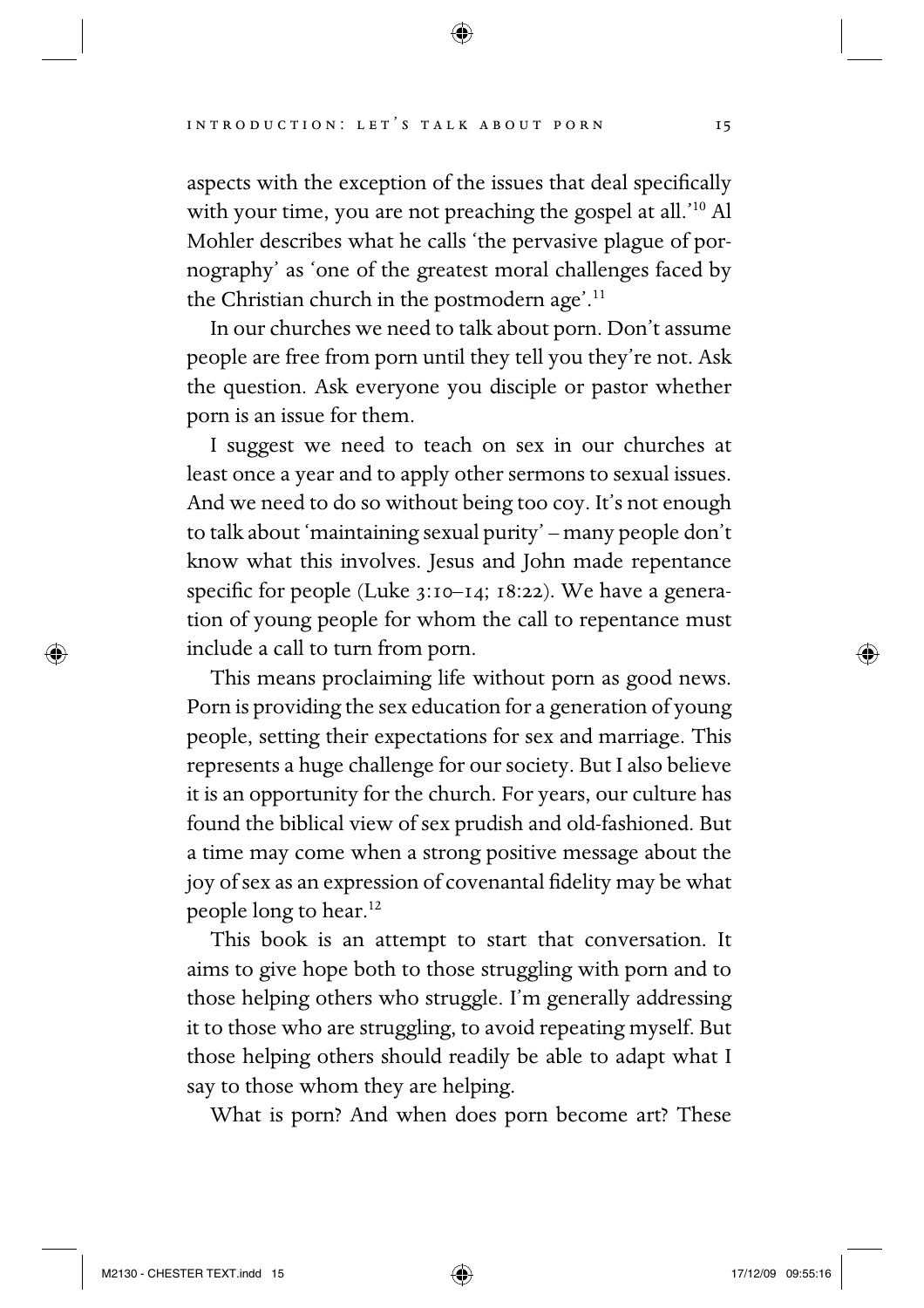questions are not always easy to define when framing public policy. But that is not the concern of this book. I'm interested in people who use porn but who want to be free of it. 'Porn', for our purposes, is anything we use for sexual titillation, gratification or escape – whether it was intended for that purpose or not. Much of the time, this will be sexually explicit material in magazines or movies and on the internet. But it can also involve looking at adverts or catalogues to stimulate your lust, or 'undressing' people with your eyes, or fantasizing about sex with someone who's not your spouse. We will not concern ourselves with the intention of the person who created the image or narrative or look. We're concerned with the purpose to which you put that image. We'll take as our starting point the words of Jesus: 'You have heard that it was said, "Do not commit adultery." But I tell you that anyone who looks at a woman lustfully has already committed adultery with her in his heart' (Matthew 5:27–28).

⊕

Most of my examples are of men. I don't tend to talk to women about their sexuality, except together with their husbands in the context of marriage. But women also struggle: 28% of people visiting pornography sites are women. As we've noted, one survey found that 20% of Christian women struggle. Women's use of porn is generally different from that of men – less visually oriented, with a preference for erotic fiction or erotic sections in romantic novels. Women are also twice as likely as men to favour chatrooms.13 Sue writes:

I would really like it to be acknowledged that this can be a problem for women as well as men. For me, pornographic images are not particularly erotic, but erotic fiction is extremely powerful. Female masturbation is a genuine issue too – perhaps especially for single women – and again, something that I've

⊕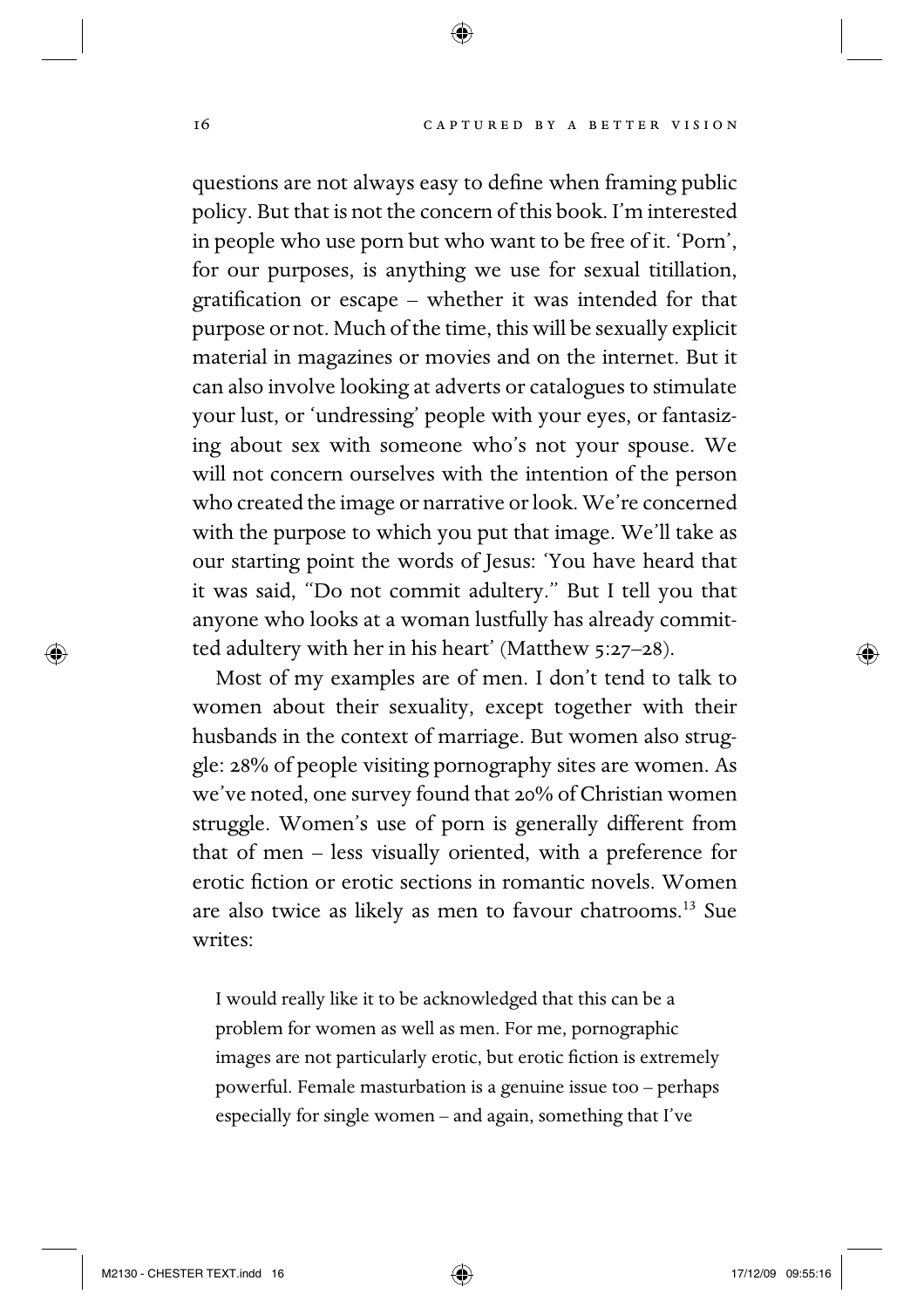never heard acknowledged. These issues are always assumed to be gender specific and, as such, it makes it even harder for women to admit when they're struggling in these areas.

It can be especially hard for women to talk about an issue that is often seen as a 'male weakness'. Jackie says, 'I've never told another Christian. I think we're told so often that this isn't a problem for women and this makes it even harder to admit that actually it is a problem for me.' In the church we all too often put women in one of two categories. We have the chaste vision of beauty, refinement and godliness epitomized by the Virgin Mary. On the other hand, we have the seductress leading men astray, epitomized by the harlot. We don't have much in between. But 'in between' is where real women actually live.

In researching this book I conducted an anonymous online survey through my blog, www.timchester.co.uk. Thank you to everyone who took part. There were 108 responses, half from the UK, a quarter from the United States, a tenth from Australia and the rest from 13 other countries in six continents. Of these, 93% were men and 7% were women. Just under half were in their twenties, a third were in their thirties. The survey was aimed at Christians, so 99% currently attended a church and 57% were in some position of church leadership. Two- thirds were married and a third were single, with three widowed or divorced respondents. The vast majority thought using porn was sinful. Of all respondents, 30% no longer used pornography, 50% continued to struggle and 20% didn't specify.

Most of the questions asked for open-ended text responses. I've woven many of those responses throughout the book. I've often attributed names to the quotes I've used, but none of those names is real.

⊕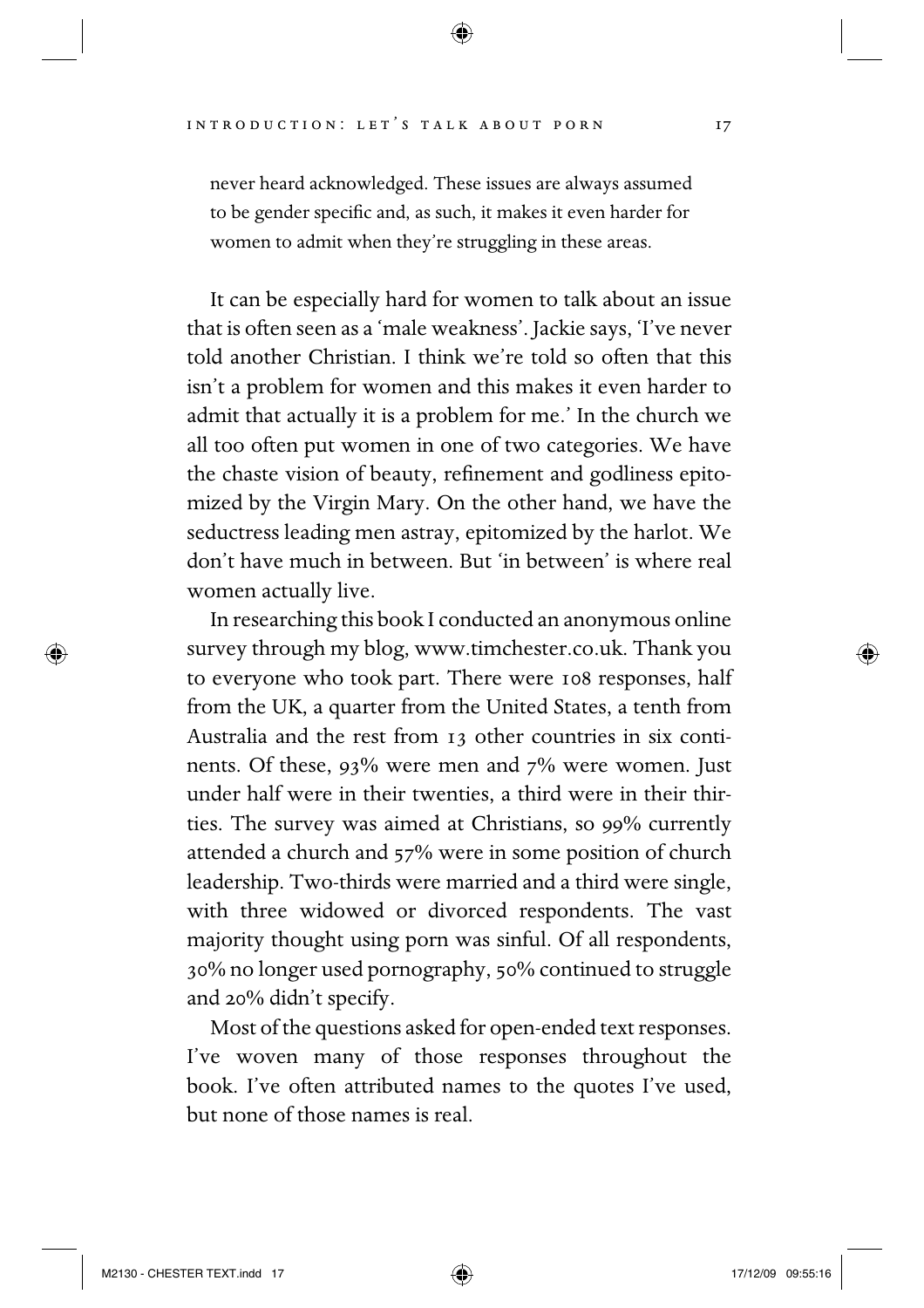## **A warning and a reassurance**

Reading about porn is dangerous. Describing sexual activity provokes thoughts of sexual activity, which create temptations. I'm grateful to those who have prayed for me as I've written this book. And I pray that readers too will be kept from temptation as they read. Not without reason does Paul say: 'Have nothing to do with the fruitless deeds of darkness, but rather expose them. For it is shameful even to mention what the disobedient do in secret' (Ephesians 5:11–12). I will be frank in this book. There's no point writing a book on pornography that's so coy that its central challenge is missed. But I will avoid unnecessarily describing 'what the disobedient do in secret', even as I 'expose' 'the fruitless deeds of darkness'. I suggest that, whenever you put the book down, you spend a few moments in prayer and praise. Make sure when you finish reading that you're thinking about Christ and not about porn.

⊕

I want you to read this book without fear. If you yourself struggle with porn, then your heart will be exposed. And what you see will be ugly – very ugly – unbearably ugly, but for the grace of God. This book will probably condemn you, but it ought not to leave you condemned, for 'there is now no condemnation for those who are in Christ Jesus' (Romans 8:1). The central chapter is on God's grace for porn users. Whatever we discover about our sin, we will discover that God's grace is sufficient.

At the cross we see the horrible extent of our sin. When we get the chance, we kill our Creator. Martin Luther says:

You must be overwhelmed by the frightful wrath of God who so hated sin that he spared not his only begotten Son . . . Take this to heart and doubt not that you are the one who killed Christ. Your sins certainly did, and when you see the nails driven

⊕